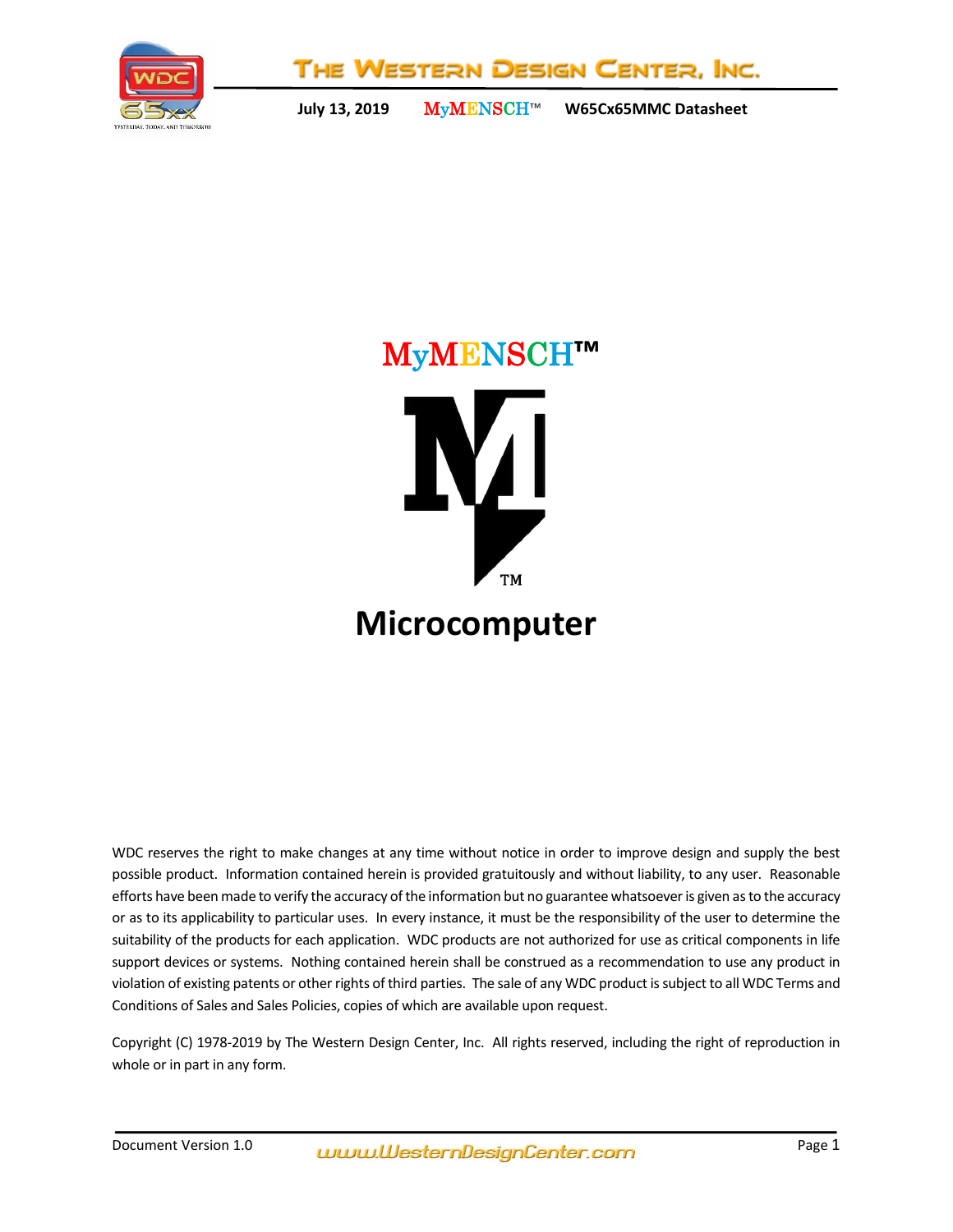



Intentionally left blank.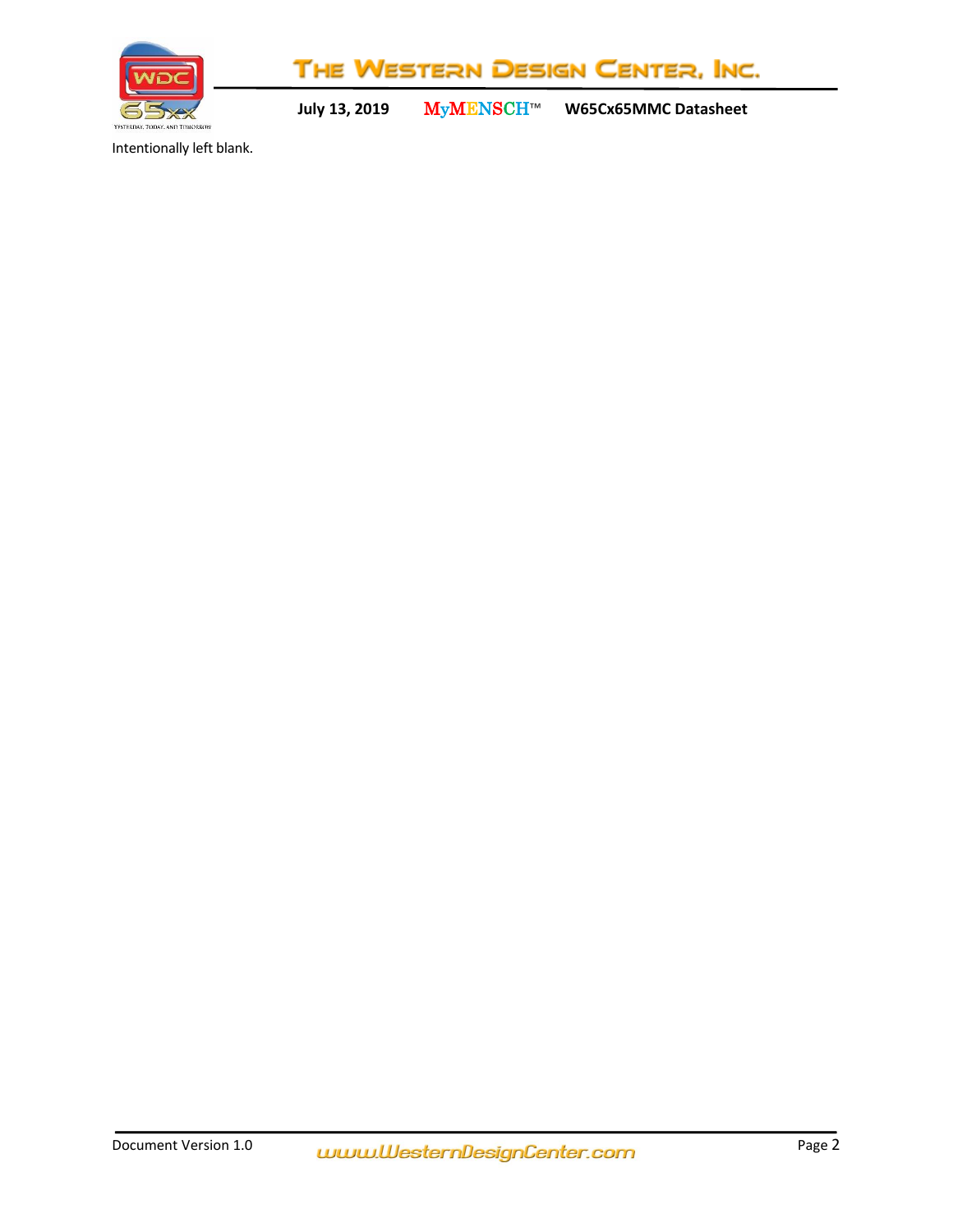

 **July 13, 2019** MyMENSCH™ **W65Cx65MMC Datasheet**

### <span id="page-2-0"></span>**DOCUMENT REVISION HISTORY**

| Version | Date         | <b>Author</b>           | <b>Description</b>                                                         |
|---------|--------------|-------------------------|----------------------------------------------------------------------------|
| $1.0\,$ | 13-May-2019  | Bill Mensch, David Gray | <b>Initial Document Entry</b>                                              |
| 1.0     | 12-July-2019 | Bill Mensch, David Gray | Update Section 2.1 and 2.3 to reflect REV A, B, and C FPGA<br>Assignments. |
|         |              |                         |                                                                            |
|         |              |                         |                                                                            |
|         |              |                         |                                                                            |
|         |              |                         |                                                                            |
|         |              |                         |                                                                            |
|         |              |                         |                                                                            |
|         |              |                         |                                                                            |
|         |              |                         |                                                                            |
|         |              |                         |                                                                            |
|         |              |                         |                                                                            |
|         |              |                         |                                                                            |
|         |              |                         |                                                                            |
|         |              |                         |                                                                            |
|         |              |                         |                                                                            |
|         |              |                         |                                                                            |
|         |              |                         |                                                                            |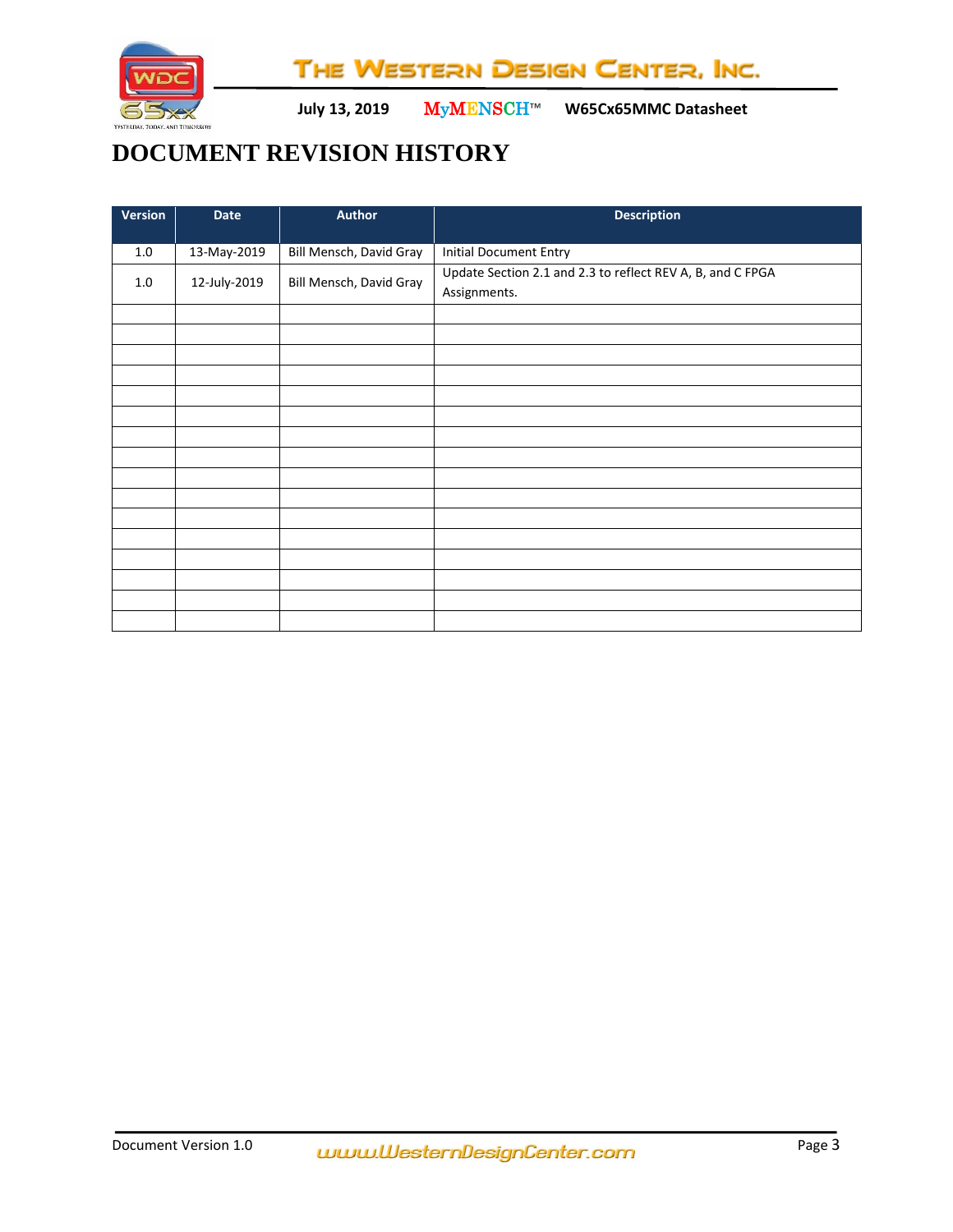



Intentionally left blank.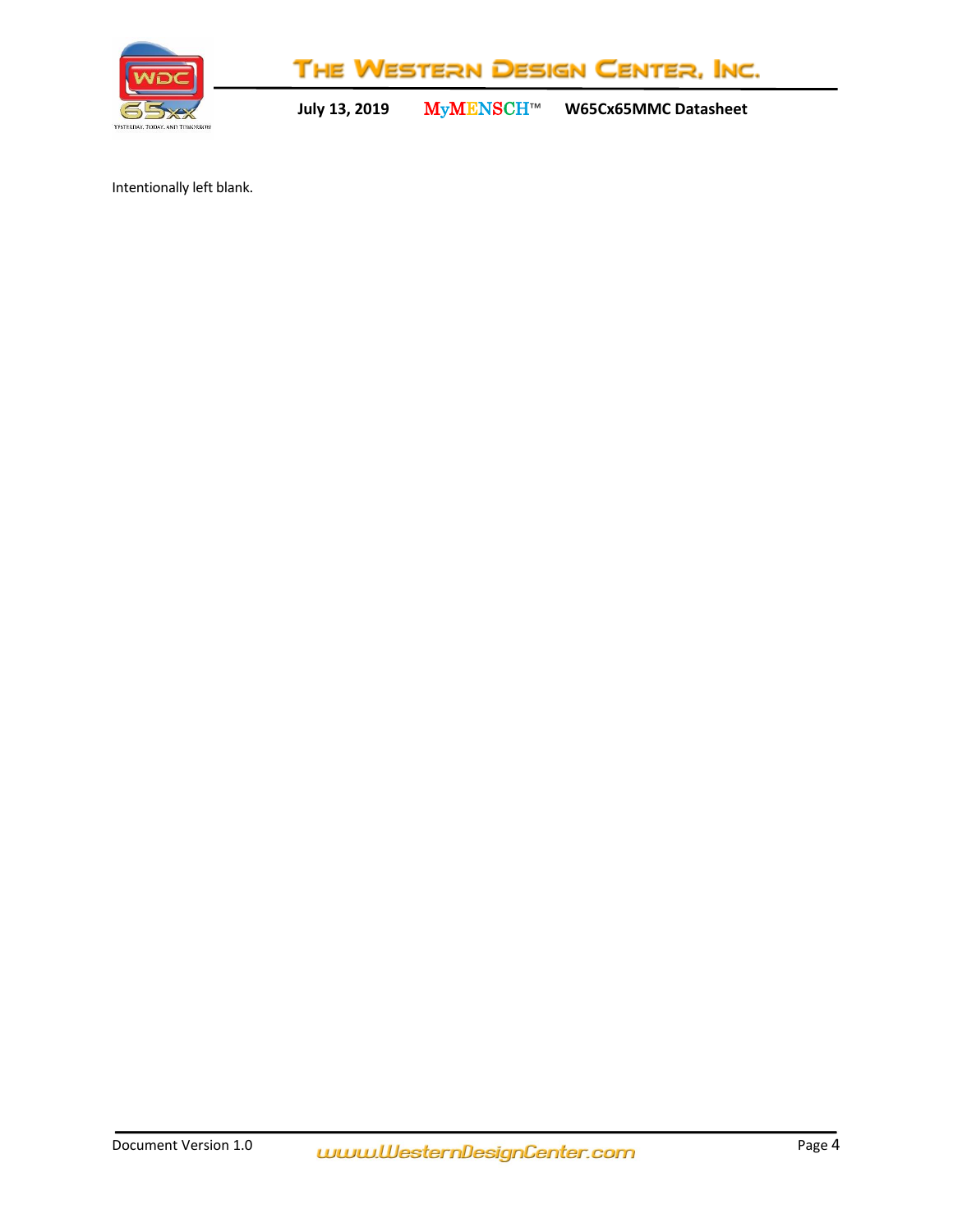

#### July 13, 2019 MyMENSCH<sup>™</sup> W65Cx65MMC Datasheet

#### **Table of Contents**

| 1.0 |  |
|-----|--|
| 1.1 |  |
| 1.2 |  |
| 1.3 |  |
| 1.4 |  |
| 1.5 |  |
| 1.6 |  |
| 1.7 |  |
| 1.8 |  |
| 2.0 |  |
| 2.0 |  |
| 2.1 |  |
| 2.2 |  |
| 2.3 |  |
| 2.4 |  |
| 3.0 |  |
| 3.1 |  |
| 3.2 |  |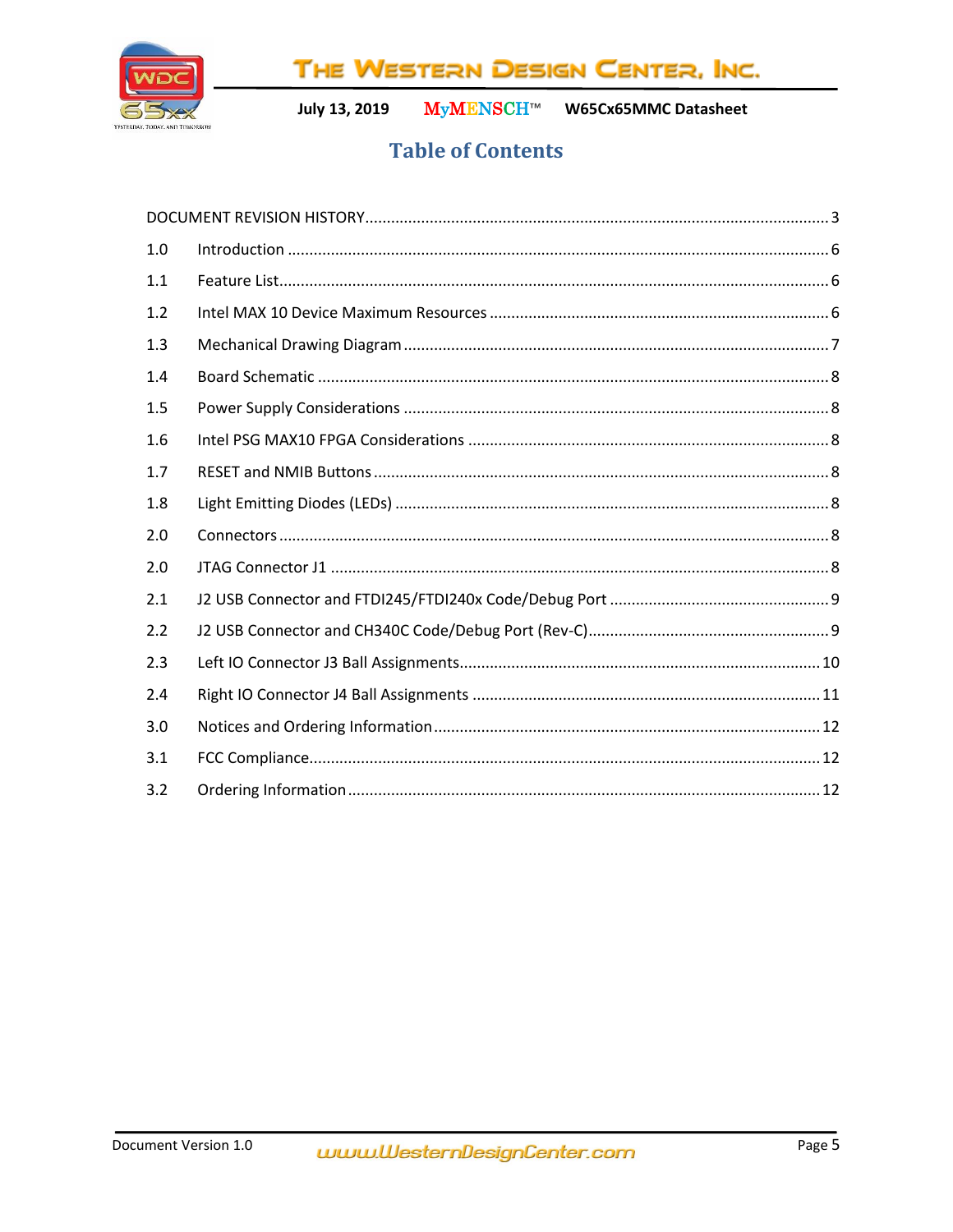

 **July 13, 2019** MyMENSCH™ **W65Cx65MMC Datasheet**

#### <span id="page-5-0"></span>**1.0 Introduction**

**MyMENSCH**™ (W65Cx65MMC) is a small printed circuit board (PCB), 1.50" x 2.75", designed for rapid prototyping of microcontrollers for sensing, processing, communicating and actuating (SPCA). MyMENSCH™ was designed for developing customized application specific versions of the W65C165i1M08SC, W65C165i1M08SA, and W65C165i1M16SA 8-bit and W65C265i1M16SA 8/16-bit families of microcontrollers. Visit <http://wdc65xx.com/MyMENSCH/> for additional information.

#### <span id="page-5-1"></span>**1.1 Feature List**

- Designed for MAX10 169 BGA packaged FPGAs
- Designed for FPGA to ASIC Design and Manufacturing flow
- Voltage regulated 3.3 volts derived from USB 5.0 volt supply.
- All IO pins are 3.3V.
- FTDI245 or FTDI240x USB-to-parallel Code and Debug port available on Rev-A and B
- CH340C USB-to-UART Code and Debug port on Rev-C
- MyMENSCH™ Monitor for application use with selected peripherals
- WDCTools Assembly and C language development support
- Four (4) 3v3 power and four (4) VSS pins
- JTAG pins available on J4 on Rev-A
- Dedicated AGND, ADC\_IN0, 3v3REF, 5vBAT, and VIA\_B\_PB6 on J4 are available on Rev-B and C
- Two 2x25 pin connectors for 92 IO pins provide quick prototyping
- LEDs connected to 8 GPIO ports for debug and status indicators
- Rapid prototyping daughter board concept support
- RESB and NMIB buttons
- 14.7456 MHz oscillator hooked to ball G5 of the FPGA.
- JTAG port for test, debug, FLASH memory, and programmable logic

#### <span id="page-5-2"></span>**1.2 Intel MAX 10 Device Maximum Resources**

| <b>Maximum Resource Counts for Intel MAX 10 Devices</b> |          |       |              |  |  |  |
|---------------------------------------------------------|----------|-------|--------------|--|--|--|
| <b>Resource Device</b>                                  | M08SC    | M08SA | <b>M16SA</b> |  |  |  |
| Logic Elements (LE) (K)                                 | 8        | 8     | 16           |  |  |  |
| M9K Memory Blocks (1 KB)                                | 42       | 42    | 61           |  |  |  |
| User Flash Memory Max (KB) with EKP                     | 32       | 114   | 184          |  |  |  |
| User Flash Memory Max (KB) without EKP                  | 90       | 172   | 296          |  |  |  |
| $18 \times 18$ Multiplier                               | 24       | 24    | 45           |  |  |  |
| PLL (Max)                                               | 1        | 1     | 1            |  |  |  |
| 169 BGA Package                                         | Yes      | Yes   | Yes          |  |  |  |
| GPIO (Max IO Count 169 BGA Package)                     | 130      | 130   | 130          |  |  |  |
| <b>Internal Configuration Image</b>                     | 1        | 1     | 1            |  |  |  |
| <b>ADC</b>                                              | $\theta$ |       |              |  |  |  |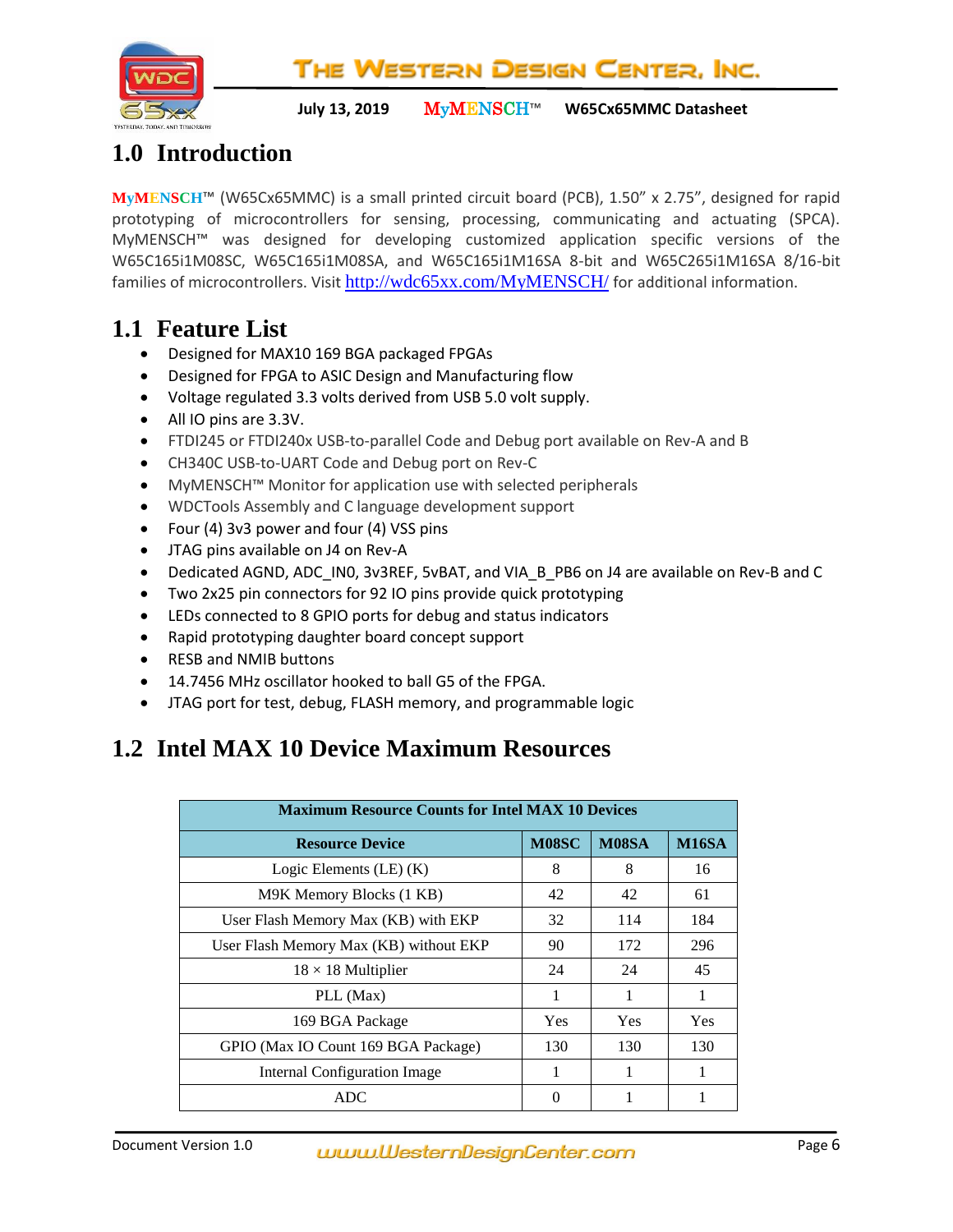

 **July 13, 2019** MyMENSCH™ **W65Cx65MMC Datasheet**

#### <span id="page-6-0"></span>**1.3 Mechanical Drawing Diagram**

The mechanical drawing indicates the measurements of significant items and locations of the W65Cx65MMC. There are three version Rev-A, Rev-B, and Rev-C shown at the bottom of J4. Rev-A and Rev-B have FTDI245 and FTDI240X USB-to-Parallel code and debug ports and Rev-C has a CH340C USBto-UART code and debug port. Rev-A has JTAG pins on J4 while Rev-B and Rev-C has a dedicated analog ground AGND, analog input ADC\_IN0, analog reference 3v3REF, 5vBAT for suppling 5 volts or receiving backup battery from a daughterboard, and VIA\_B\_PB6 on J4.

W65Cx65MMC

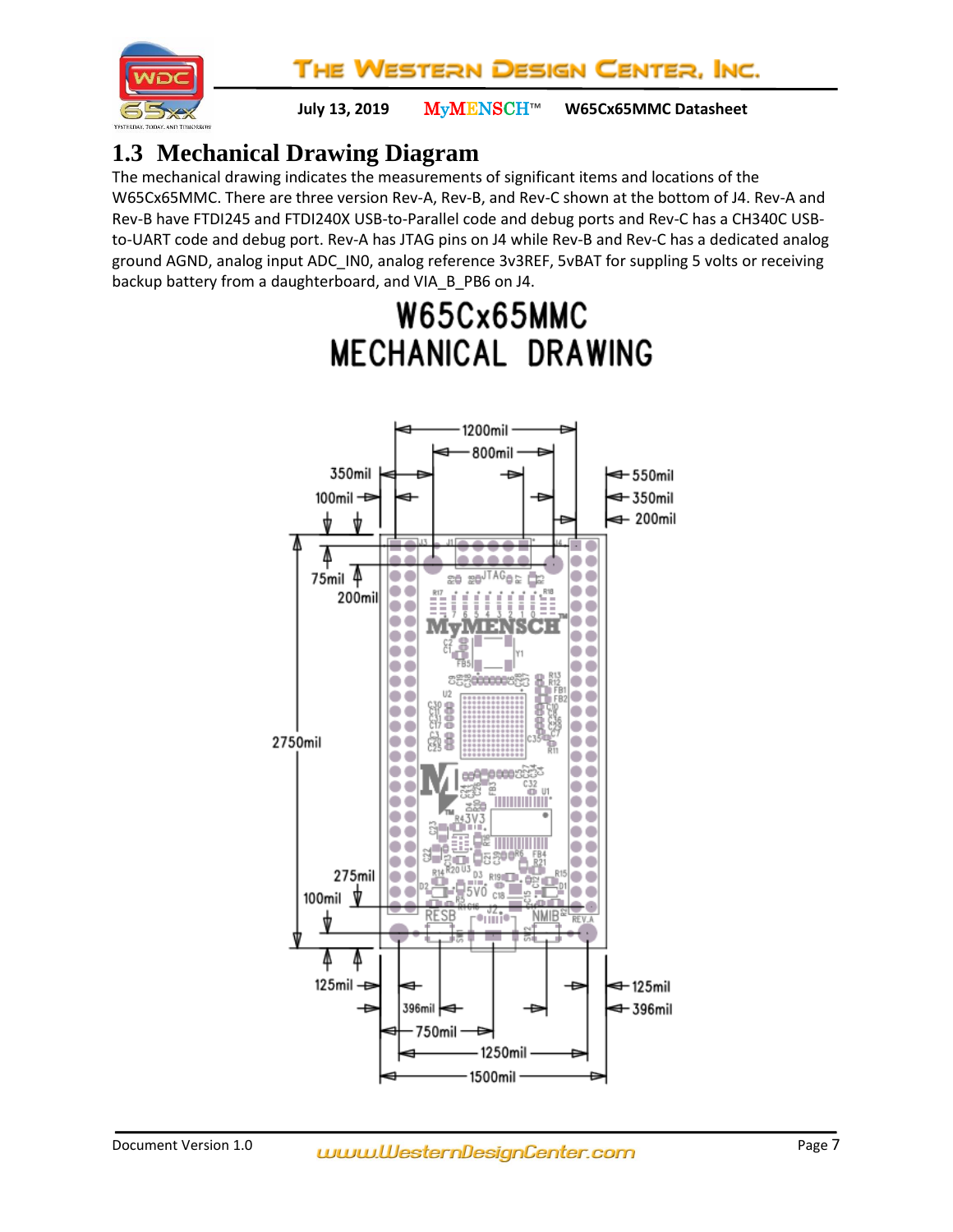

 **July 13, 2019** MyMENSCH™ **W65Cx65MMC Datasheet**

#### <span id="page-7-0"></span>**1.4 Board Schematic**

The board schematics for Rev-A, Rev-B, and Rev-C are available on-line at [WDC65xx.com/support/documentation.](https://wdc65xx.com/support/documentation/)

#### <span id="page-7-1"></span>**1.5 Power Supply Considerations**

See the USB 5v0 specification for more information. MyMENSCH™ operates all circuitry from 3v3. Rev-A has JTAG pins on J4 instead of analog AGND, ADC IN0, 3v3REF, and 5vBAT available on Rev-B and Rev-C.

#### <span id="page-7-2"></span>**1.6 Intel PSG MAX10 FPGA Considerations**

The signals on the FPGA are **not** meant to work with 5V inputs. Applying a 5V input to the FPGA could cause damage. See the Intel PSG MAX10 Datasheets for more information.

#### <span id="page-7-3"></span>**1.7 RESET and NMIB Buttons**

RESB signal is hooked to FPGA Ball H4. NMIB signal is hooked to FPGA Ball H5.

#### <span id="page-7-4"></span>**1.8 Light Emitting Diodes (LEDs)**

**MyMENSCH**™ Microcomputer has 8x LEDs connected to GPIO\_B within the W65C165i1 design. The LED furthest to the left is LED7 and is connected to GPIO\_B7. The LED furthest to the right is LED0 and is connected to GPIO\_B0. The FPGA ball assignments are as follows:

| <b>GPIO B</b> | <b>LED Signal</b> | <b>FPGA Ball</b> |
|---------------|-------------------|------------------|
| GPIO B7       | LED7              | M <sub>2</sub>   |
| GPIO B6       | LED <sub>6</sub>  | M1               |
| GPIO_B5       | LED <sub>5</sub>  | L2               |
| GPIO B4       | LED <sub>4</sub>  | L1               |
| GPIO B3       | LED <sub>3</sub>  | K <sub>2</sub>   |
| GPIO B2       | LED <sub>2</sub>  | K1               |
| GPIO B1       | LED1              | $_{\rm J2}$      |
| GPIO B0       | LED <sub>0</sub>  | $\mathbf{I}$     |

#### <span id="page-7-5"></span>**2.0 Connectors**

Following are descriptions of W65Cx65MMC connectors.

#### <span id="page-7-6"></span>**2.0 JTAG Connector J1**

The top J1 JTAG port is used for test, debug, FLASH, and Programmable logic configuration.

| J1-JTAG Connector |                    |                            |               |                    |                            |  |  |
|-------------------|--------------------|----------------------------|---------------|--------------------|----------------------------|--|--|
| Pin               | <b>Signal Name</b> | <b>FPGA</b><br><b>Ball</b> | Pin           | <b>Signal Name</b> | <b>FPGA</b><br><b>Ball</b> |  |  |
|                   | <b>TCK</b>         | G2                         | $\mathcal{P}$ | GND                |                            |  |  |
| 3                 | TDO                | F6                         |               | <b>VCC</b>         |                            |  |  |
| 5                 | <b>TMS</b>         | G1                         | 6             | <b>NC</b>          |                            |  |  |
|                   | <b>NC</b>          |                            | 8             | <b>JTAGEN</b>      |                            |  |  |
| q                 |                    | F5                         | 10            | GND                |                            |  |  |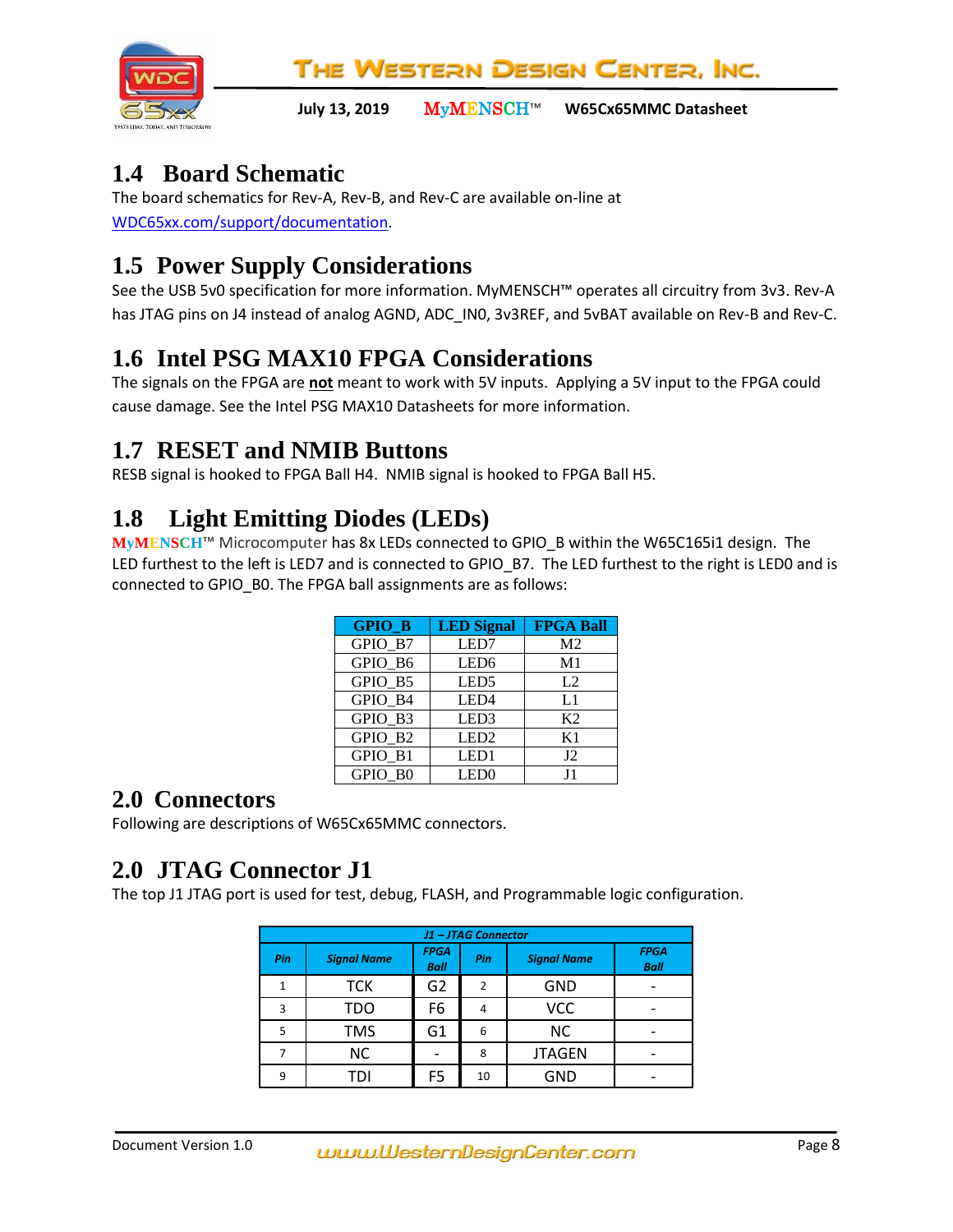

 **July 13, 2019** MyMENSCH™ **W65Cx65MMC Datasheet**

#### <span id="page-8-0"></span>**2.1 J2 USB Connector and FTDI245/FTDI240x Code/Debug Port**

Connector J2 is the uUSB connector that provides 5V power to the board. The USB signals are connected to a FTDI245 (Rev-A) or FTDI240x (Rev-B) USB to FIFO interface controller. The Code and Debug port interface is through two GPIO ports connected to the Max10 FPGA to interface with the FTDI245/FTDI240x USB controller. This interface is similar to the interface that is on the W65C02SXB and W65C816SXB development boards. Below is a table showing each FTDI Signal and corresponding GPIO signal:

| <b>GPIO</b>         | <b>FTDI Signal</b> | <b>FPGA Ball</b><br><b>Rev-A</b> | <b>FPGA Ball</b><br><b>Rev-B</b> |
|---------------------|--------------------|----------------------------------|----------------------------------|
| GPIO_C7             | USB_D7             | F10                              | F10                              |
| GPIO_C6             | USB_D6             | D <sub>13</sub>                  | E <sub>9</sub>                   |
| GPIO_C5             | USB_D5             | D11                              | H8                               |
| GPIO_C4             | USB_D4             | G10                              | F13                              |
| GPIO C3             | USB D3             | D <sub>12</sub>                  | J7                               |
| GPIO C2             | USB D2             | G <sub>9</sub>                   | G9                               |
| GPIO C1             | USB D1             | F <sub>9</sub>                   | F9                               |
| GPIO_C0             | USB_D0             | E10                              | E12                              |
| GPIO D <sub>0</sub> | <b>USB TXEB</b>    | H <sub>8</sub>                   | D11                              |
| GPIO D1             | <b>USB_RXFB</b>    | E <sub>9</sub>                   | D13                              |
| GPIO D2             | <b>USB_RDB</b>     | F13                              | G10                              |
| GPIO_D3             | USB_WR             | E12                              | E10                              |
| GPIO D5             | <b>USB PWRENB</b>  | E13                              | H <sub>9</sub>                   |

#### <span id="page-8-1"></span>**2.2 J2 USB Connector and CH340C Code/Debug Port (Rev-C)**

Connector J2 is the uUSB connector that provides 5V power to the board. The USB signals are connected to a CH340C USB to Serial interface controller. The Code and Debug port interface is through two GPIO ports connected to the Max10 FPGA to interface with the CH340C USB controller. This interface is similar to the interface that is on the W65C134SXB and W65C265SXB development boards. Below is a table showing each CH340 Signal and corresponding FPGA signal:

| <b>FPGA</b>       | <b>CH340 Signal</b> | <b>FPGA Ball</b> |
|-------------------|---------------------|------------------|
| <b>SIGNAL</b>     |                     |                  |
| <b>ACIA A RXD</b> | <b>USB TXD</b>      | G9               |
| <b>ACIA A TXD</b> | <b>USB RXD</b>      | F13              |
| RTSB A E7         | <b>USB CTSB</b>     | G10              |
| CTSB A E1         | <b>USB RTSB</b>     | E13              |
| 340_RESB          | <b>USB DTRB</b>     | F9               |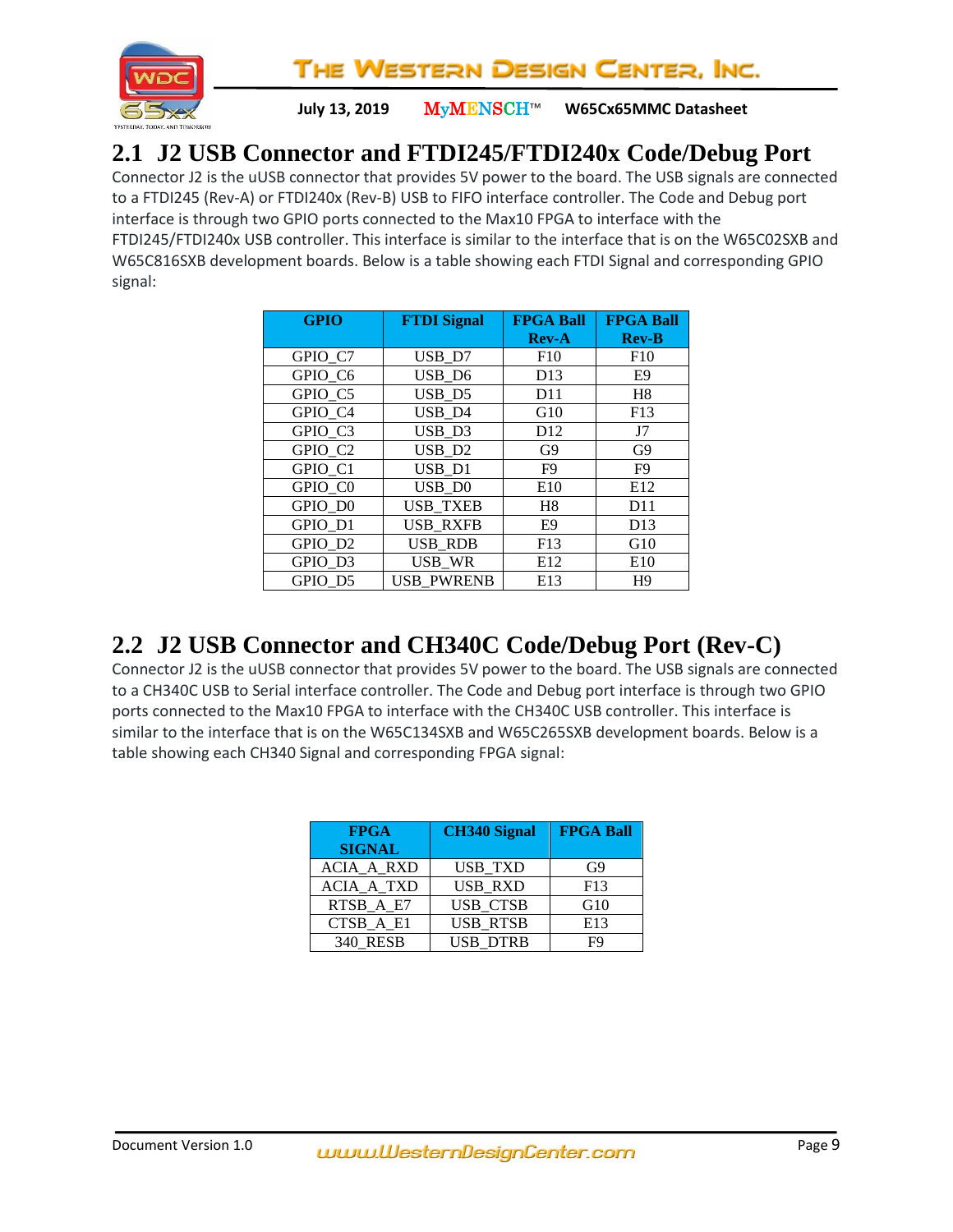



#### <span id="page-9-0"></span>**2.3 Left IO Connector J3 Ball Assignments**

The J3 left connector has 46 IO, 2x 3v3 power and 2x VSS pins. Signal Names for individual microcontrollers are shown in the microcontroller datasheet. NA are Non-Assigned logic IO pins that are assigned by the FPGA microcontroller chosen.

| <b>J3</b> - Left Expansion Connector |                    |                             |                |                    |                          |
|--------------------------------------|--------------------|-----------------------------|----------------|--------------------|--------------------------|
| Pin                                  | <b>Signal Name</b> | (Rev-A) FPGA Ball (Rev-B,C) | Pin            | <b>Signal Name</b> | <b>FPGA Ball</b>         |
| $\mathbf 1$                          | VSS                |                             | $\overline{2}$ | VDD                | -                        |
| 3                                    | <b>NA</b>          | L4                          | 4              | <b>NA</b>          | L3                       |
| 5                                    | <b>NA</b>          | K <sub>6</sub>              | 6              | <b>NA</b>          | K <sub>5</sub>           |
| $\overline{7}$                       | <b>NA</b>          | M <sub>3</sub>              | 8              | <b>NA</b>          | N <sub>2</sub>           |
| 9                                    | <b>NA</b>          | M4                          | 10             | <b>NA</b>          | N <sub>3</sub>           |
| 11                                   | <b>NA</b>          | M <sub>5</sub>              | 12             | <b>NA</b>          | N <sub>4</sub>           |
| 13                                   | <b>NA</b>          | L5                          | 14             | <b>NA</b>          | <b>N5</b>                |
| 15                                   | <b>NA</b>          | N7                          | 16             | <b>NA</b>          | N <sub>6</sub>           |
| 17                                   | <b>NA</b>          | N8                          | 18             | <b>NA</b>          | M7                       |
| 19                                   | NA                 | M9                          | 20             | <b>NA</b>          | M8                       |
| 21                                   | <b>NA</b>          | M10                         | 22             | <b>NA</b>          | N <sub>9</sub>           |
| 23                                   | <b>NA</b>          | M11                         | 24             | <b>NA</b>          | N10                      |
| 25                                   | <b>NA</b>          | N12                         | 26             | <b>NA</b>          | N11                      |
| 27                                   | <b>NA</b>          | M13                         | 28             | <b>NA</b>          | M12                      |
| 29                                   | <b>NA</b>          | L13                         | 30             | <b>NA</b>          | L12                      |
| 31                                   | <b>NA</b>          | K13                         | 32             | <b>NA</b>          | K12                      |
| 33                                   | <b>NA</b>          | K8                          | 34             | <b>NA</b>          | J8                       |
| 35                                   | <b>NA</b>          | J9                          | 36             | <b>NA</b>          | L <sub>10</sub>          |
| 37                                   | <b>NA</b>          | K10                         | 38             | <b>NA</b>          | L11                      |
| 39                                   | <b>NA</b>          | K11                         | 40             | <b>NA</b>          | J10                      |
| 41                                   | <b>NA</b>          | (H9) or (J12)               | 42             | <b>NA</b>          | H <sub>10</sub>          |
| 43                                   | <b>NA</b>          | (J12) or (K7)               | 44             | <b>NA</b>          | J13                      |
| 45                                   | <b>NA</b>          | H13                         | 46             | <b>NA</b>          | G12                      |
| 47                                   | <b>NA</b>          | G13                         | 48             | <b>NA</b>          | F12                      |
| 49                                   | VDD                | $\overline{\phantom{a}}$    | 50             | VSS                | $\overline{\phantom{a}}$ |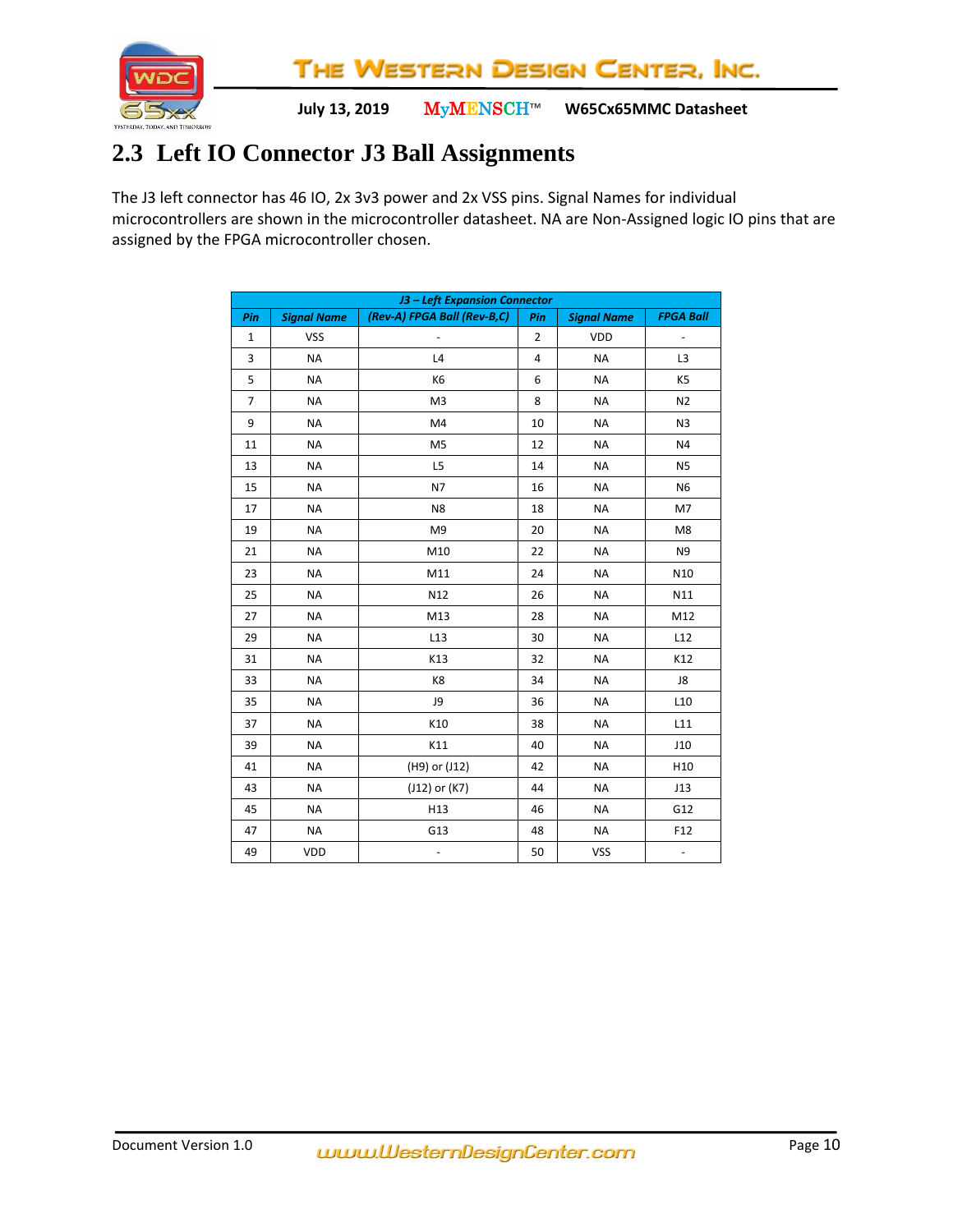



#### <span id="page-10-0"></span>**2.4 Right IO Connector J4 Ball Assignments**

The J4 right connector has 46 IO, 2x 3v3 power and 2x VSS pins. Signal names for individual microcontrollers are shown in the microcontroller datasheet. NA are Non-Assigned logic pins. NA (ADC\_Inx) are dual function pins that can be either logic IO or analog input pins. JTAG pins are available on Rev-A not on Rev-B and Rev-C.

| J4 - Right Expansion Connector |                    |                          |                |                               |                             |  |
|--------------------------------|--------------------|--------------------------|----------------|-------------------------------|-----------------------------|--|
| Pin                            | <b>Signal Name</b> | <b>FPGA Ball</b>         | Pin            | (Rev-A) Signal Name (Rev-B,C) | (Rev-A) FPGA Ball (Rev-B,C) |  |
| $\mathbf{1}$                   | VDD                |                          | $\overline{2}$ | <b>VSS</b>                    |                             |  |
| 3                              | <b>NA</b>          | H <sub>3</sub>           | $\overline{4}$ | (JTAG TCK) or (AGND)          | (G2) or (E2)                |  |
| 5                              | <b>NA</b>          | H1                       | 6              | (JTAG TDI) or (ADC IN0)       | (F5) or (D2)                |  |
| $\overline{7}$                 | <b>NA</b>          | H2                       | 8              | (JTAG TDO) or (3v3REF)        | (F6) or (D3)                |  |
| 9                              | NA (ADC IN5)       | F <sub>1</sub>           | 10             | (JTAG TMS) or (5vBAT)         | $(G1)$ or $(-)$             |  |
| 11                             | NA (ADC_IN6)       | E <sub>1</sub>           | 12             | (JTAG EN) or (VIA B PB6)      | (E5) or (F4)                |  |
| 13                             | NA (ADC_IN7)       | C1                       | 14             | NA (ADC_IN1)                  | D <sub>1</sub>              |  |
| 15                             | NA (ADC IN8)       | <b>B1</b>                | 16             | NA (ADC_IN2)                  | C <sub>2</sub>              |  |
| 17                             | <b>NA</b>          | <b>B2</b>                | 18             | NA (ADC IN3)                  | E3                          |  |
| 19                             | <b>NA</b>          | A <sub>2</sub>           | 20             | NA (ADC IN4)                  | E4                          |  |
| 21                             | <b>NA</b>          | B <sub>3</sub>           | 22             | <b>NA</b>                     | E <sub>6</sub>              |  |
| 23                             | <b>NA</b>          | <b>B4</b>                | 24             | <b>NA</b>                     | A <sub>3</sub>              |  |
| 25                             | <b>NA</b>          | <b>B5</b>                | 26             | <b>NA</b>                     | A4                          |  |
| 27                             | <b>NA</b>          | <b>B6</b>                | 28             | <b>NA</b>                     | A <sub>5</sub>              |  |
| 29                             | <b>NA</b>          | <b>B7</b>                | 30             | <b>NA</b>                     | A <sub>6</sub>              |  |
| 31                             | <b>NA</b>          | A7                       | 32             | <b>NA</b>                     | D <sub>9</sub>              |  |
| 33                             | <b>NA</b>          | A8                       | 34             | <b>NA</b>                     | E8                          |  |
| 35                             | <b>NA</b>          | C <sub>9</sub>           | 36             | <b>NA</b>                     | F8                          |  |
| 37                             | <b>NA</b>          | C10                      | 38             | <b>NA</b>                     | A9                          |  |
| 39                             | <b>NA</b>          | <b>B10</b>               | 40             | <b>NA</b>                     | A10                         |  |
| 41                             | <b>NA</b>          | <b>B11</b>               | 42             | <b>NA</b>                     | A11                         |  |
| 43                             | <b>NA</b>          | <b>B12</b>               | 44             | <b>NA</b>                     | A12                         |  |
| 45                             | <b>NA</b>          | <b>B13</b>               | 46             | <b>NA</b>                     | C11                         |  |
| 47                             | <b>NA</b>          | C13                      | 48             | <b>NA</b>                     | C12                         |  |
| 49                             | <b>VSS</b>         | $\overline{\phantom{a}}$ | 50             | VDD                           | $\overline{\phantom{a}}$    |  |